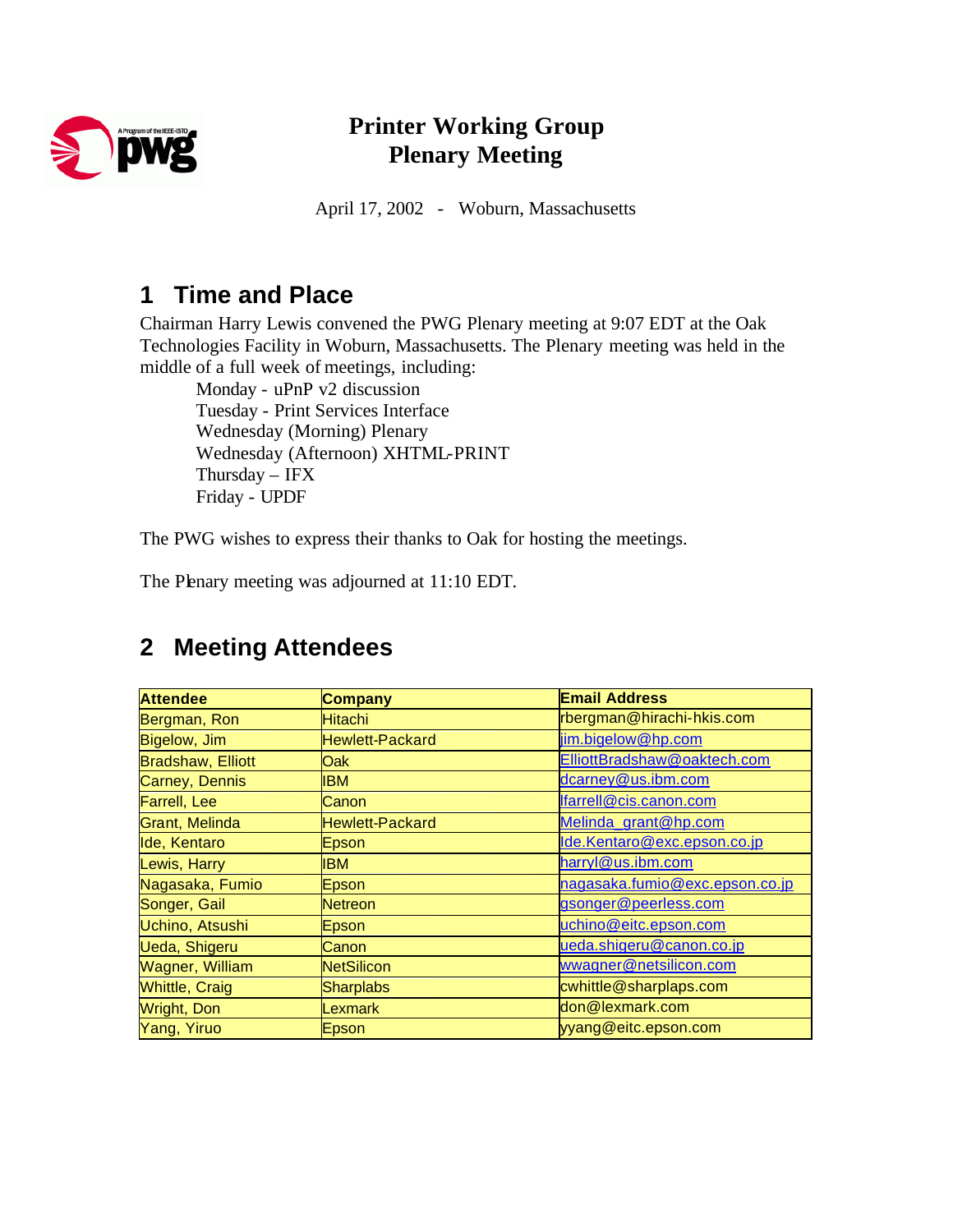## **3 Next Meetings**

The next PWG plenary meeting is scheduled for the week of June 24 in Portland, Oregon. The exact place of meeting has not yet been determined.

Nor has the week's schedule of groups meetings been established. This Portland meeting is possibly last meeting for IPPFAX. UPDF may not request a meeting in Portland. The associated uPnP Imaging Group requested that they not get a Monday or Friday slot; Tuesday, 25 June, was allocated for the uPnP meeting. Harry Lewis has since proposed, in keeping with the intent of further evolving the PWG roll and encouraging common models and semantics among the PWG groups, that a full day plenary meeting be held at Portland.

The meeting after Portland is scheduled for the week of 26 August 2002. Although it was tentatively planned for Santa Fe, Novell has offered to host the meeting in Provo, Utah. The uPnP general meetings are planned for Munich, Germany. A sign-up sheet was passed to determine attendee's preference. The preference was for Santa Fe.

The last PWG meeting of the year is planned for the week of November 4 in New Orleans.

It was noted that the next IETF meeting is in Japan on July 14-19, 2002 (54th IETF - Yokohama, Japan). Fumio Nagasaka kindly offered Epson's assistance to those who might need help in making arrangements.

# **4 Membership and Financial Position**

Harry indicated that Corel and Bitstream have not renewed membership in the PWG. Further, some members not paid this year's dues.

Current funds are \$26.5K. There is a \$6000 outstanding obligation to the ISTO for the year and an estimated cost of \$1500 per meeting for the three remaining meetings in 2002. This leaves an actual reserve of \$19000. The PWG did have some ideas on how to use these funds, including publicizing new activities and accomplishments and copyrighting the LOGO. No decision has ye t been made.

## **5 Future Plans**

Harry reviewed the Monday night session on possible future plans and avenues for PWG activity.

- PWG for collecting/establishing common industry semantics
- Streamlined representation of IPP model (Peter Zehler will streamline IPP model into a more abstract PWG Printing Model)
- PWG web links to pertinent industry activities (e.g., Linux Print API)
- Correlation among PWG projects
	- o UPDF schema use in PSI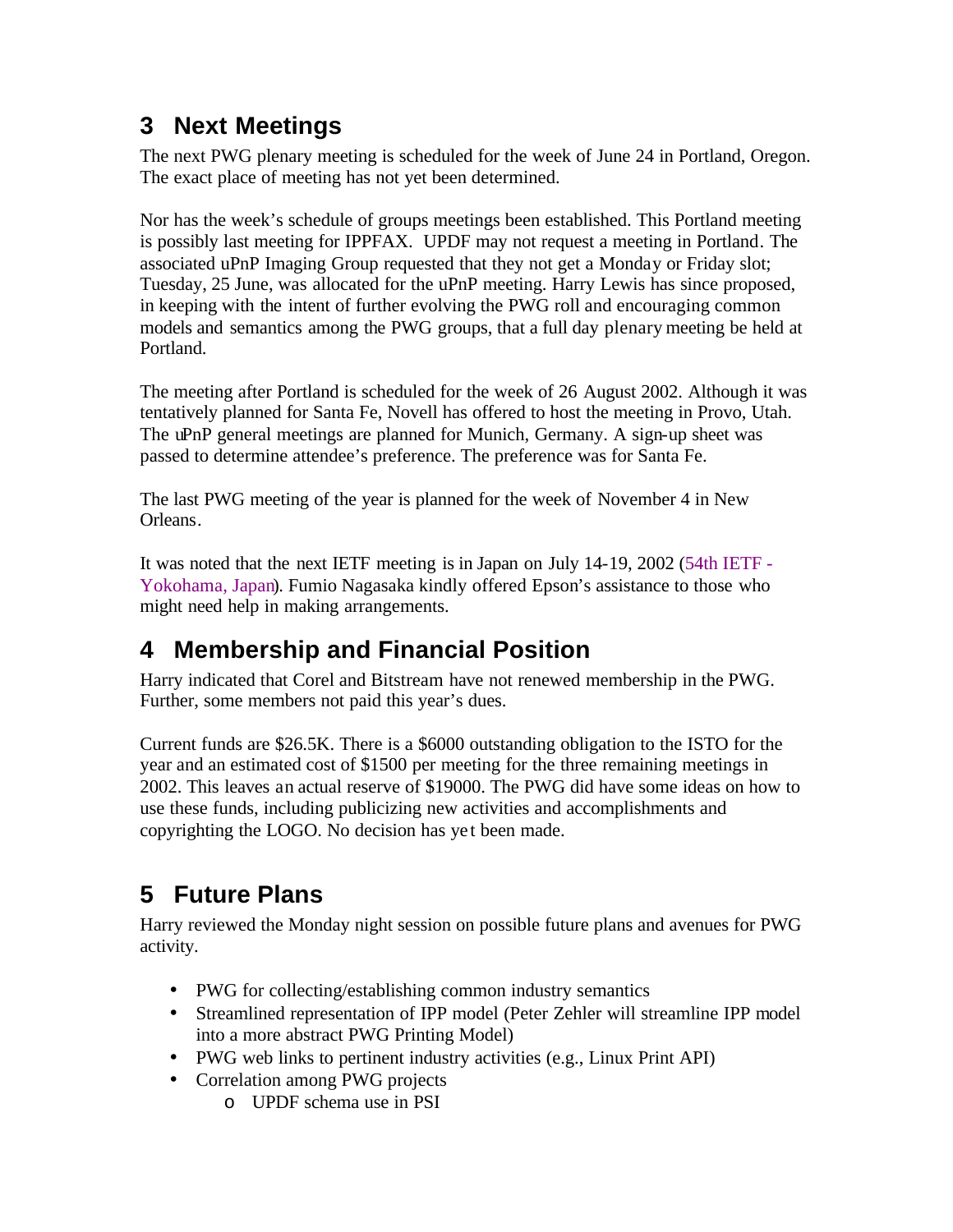- **•** Offramp capabilities resource object
- Alignment with IPP
- $\blacksquare$  How dynamic can it be
- o Add resource object container to IPP
	- Capabilities Resource Object
	- **JDF Job Ticket**
- Possible new topic: Management by some means other than SNMP?
	- o New management approach.
	- o Described by XML service to service communicationDifferent transport

## **6 Working Groups Status**

#### *6.1 UPDF*

Norbert Shade, technical lead for the UPDF group, presented a UPDF status summary and distributed a list of what is done and what has been considered but not implemented in UPDF Level 1.

With recent additions additions, halftoning and raster description are covered. There are no more open issues identified.

The design allows flexibility of configuration. Connectors allow component files to be added to the base configuration file. The UPDF design allows the creation of composite features (e.g., high quality, draft), which may then be presented to the user. The mechanism is easy to extend in features and locales. Locale does not change functional description

The UDPF group solicits interested companies to provide a device description per company to verify the level 1 implementation.

Norbert considered that the group would need one or two more meetings, perhaps skipping the Portland meeting.

#### *6.2 XHTML-Print*

Don Wright indicated that there were some details to the specification that still need to be worked through. However, they do not change the core functionality. Last call is expected by end of June.

## *6.3 IPPFAX*

Gail Songer reported that group is planning to wrap up. The IFX document ftp://ftp.pwg.org/pub/pwg/QUALDOCS/ifx-spec-10.doc is basically done. The Universal Image Format (UIF) ftp://ftp.pwg.org/pub/pwg/QUALDOCS/uif-spec-10.doc is complete, assuming that there are no problems related to the Adobe license question. The understanding is that IETF believes that there is no problem and is proceeding with TIFF-FX definition. . IPPFAX wants to add some items but wishes to operate under the IETF